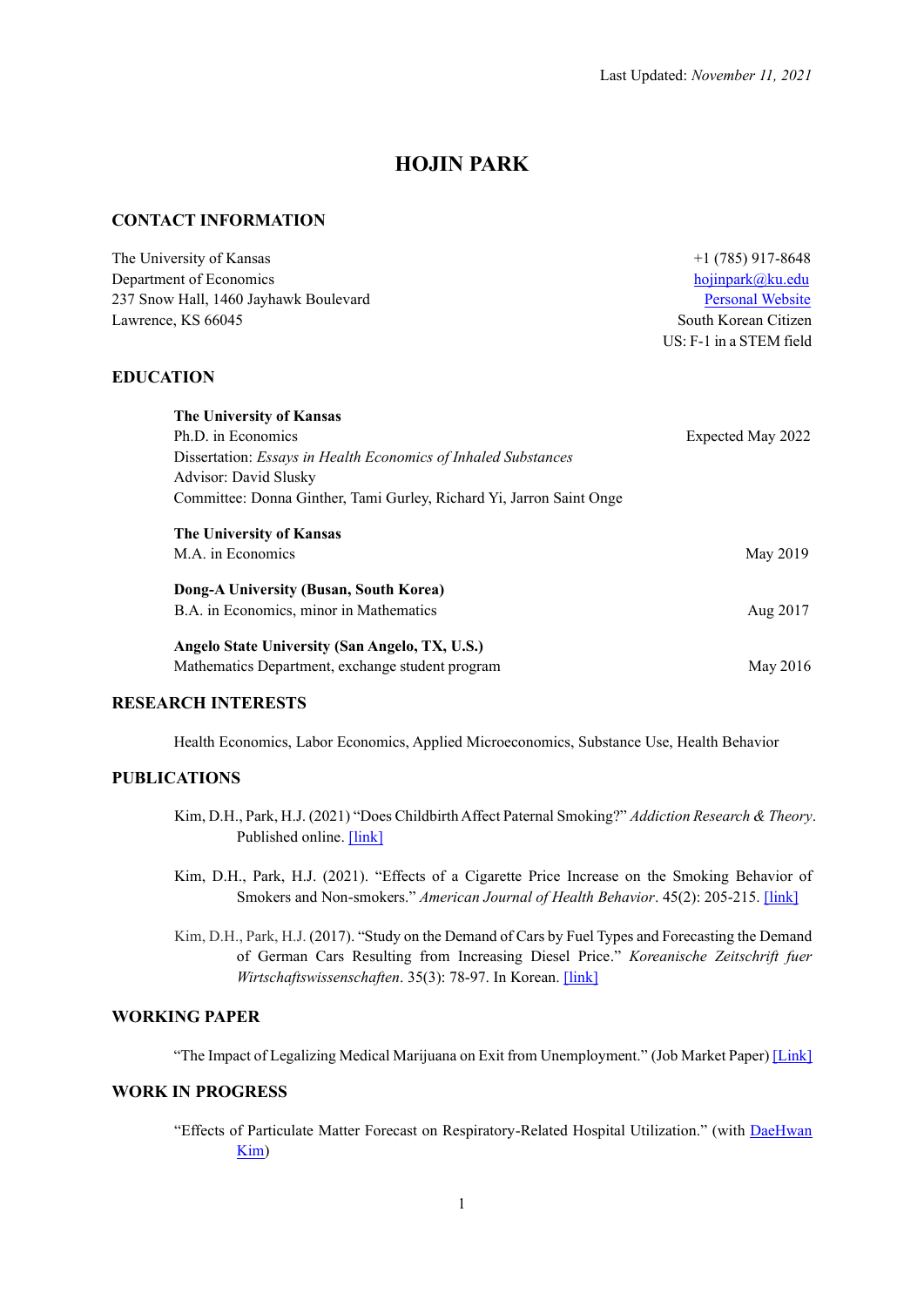"Tobacco Use and Sleep Duration."

# **TEACHING EXPERIENCE**

#### **Instructor**

ECON 526: (Online) Introduction to Econometrics Summer 2020, Fall 2020, Spring 2021, Fall 2021 ECON 526: Introduction to Econometrics Fall 2019

#### **Graduate Teaching Assistant**

ECON 104: Introductory Economics Spring 2020 (Head GTA) ECON 142: Principles of Microeconomics Spring 2018, Spring 2019 (Head GTA) ECON 144: Principles of Macroeconomics Fall 2017, Fall 2018

## **TEACHING INTERESTS**

Introduction to Econometrics, Health Economics, Labor Economics, Principles of Microeconomics

# **PRESENTATIONS**

"The Impact of Legalizing Medical Marijuana on Exit from Unemployment." Kansas State University, Manhattan, KS, October 2021. Missouri Valley Economic Association 58th Annual Conference, Virtual, October 2021. University of Kansas Internal Seminar, Virtual, October 2021.

"Effects of Particulate Matter Forecast on Respiratory-Related Hospital Utilization." American Society of Health Economists 10<sup>th</sup> Annual Conference, Virtual, June 2021.

## **PROFESSIONAL ACTIVITIES**

#### **Reviewer:**

Scientific reviewer member, American Society of Health Economists 10<sup>th</sup> Annual Conference.

#### **Discussant:**

"The Long-Run Impacts of Tobacco Taxes on Smoking and Health." by Andrew Friedson, Moyan Li, Katherine Meckel, Daniel I. Rees, and Daniel W. Sacks. American Society of Health Economists 10<sup>th</sup> Annual Conference, Virtual, June 2021.

#### **Memberships:**

American Society of Health Economists Missouri Valley Economic Association Midwest Economic Association

#### **Special Lecturers:**

"How to apply for Econ Ph.D. programs and study abroad." Dong-A University, Busan, South Korea, May 2017 and May 2018.

"What is economics and how to apply for Econ Ph.D. programs." Dong-A University. Busan, South Korea, July 2017.

## **SCHOLARSHIPS & AWARDS**

#### **University of Kansas**

| Department of Economics Graduate Student Travel Fund            | Fall 2021   |
|-----------------------------------------------------------------|-------------|
| Charles Oswald Summer Scholarship                               | Summer 2021 |
| College of Liberal Arts & Sciences Graduate Student Travel Fund | Spring 2021 |